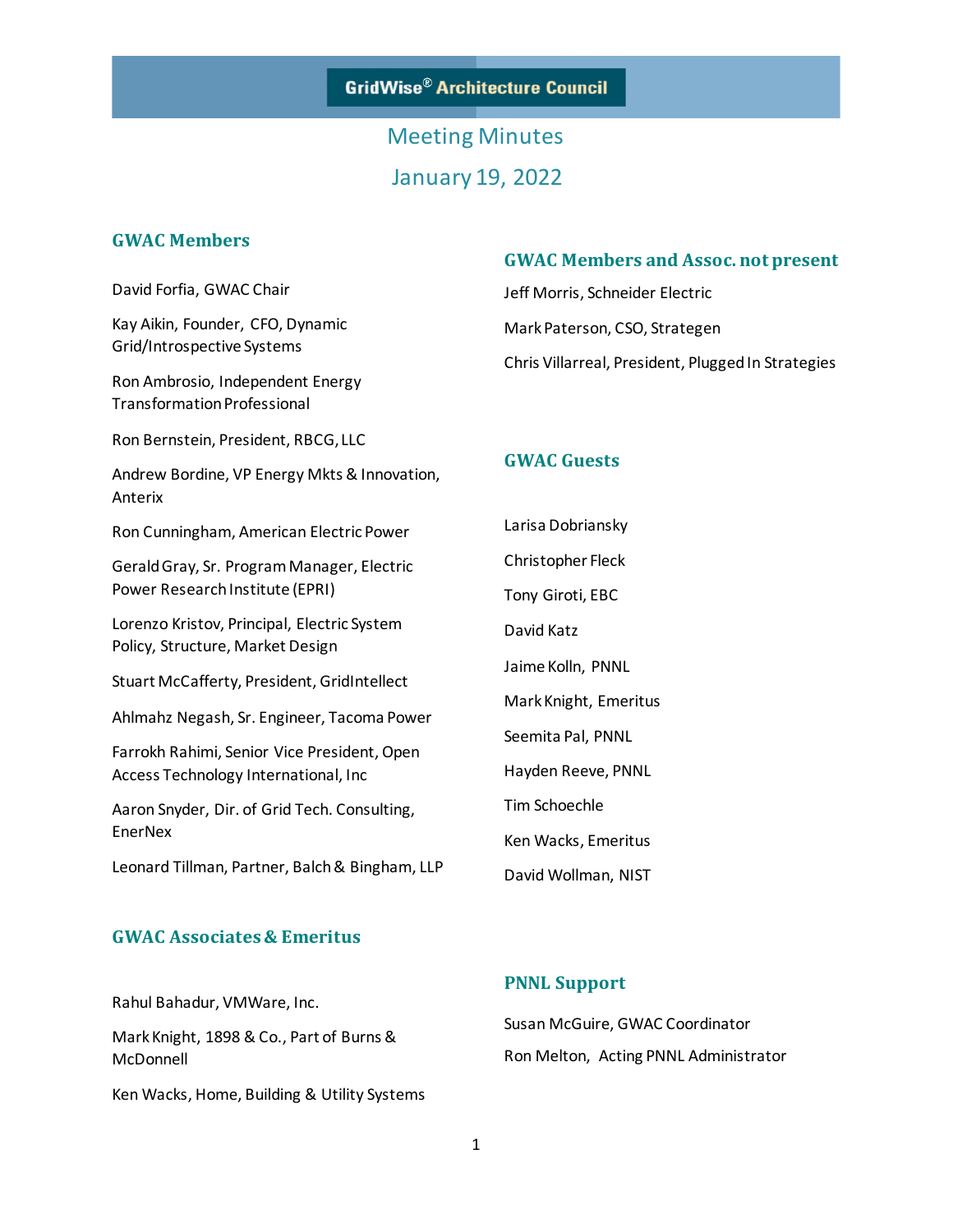# Meeting Minutes January 19, 2022

David called the group to order at the top of the hour with a quorum. He asked for a motion to approve the meeting minutes from December.

Ron Bernstein gave a motion to approve the minutes with the edits submitted by Ken Wacks and Ron Ambrosio seconded the motion. The minutes were unanimously approved by the group.

| <b>GRÍDWISE</b> |                                                                    |
|-----------------|--------------------------------------------------------------------|
|                 | Agenda Jan. 15, 2021                                               |
|                 |                                                                    |
|                 | Call to Order and roll call                                        |
|                 | <b>GWAC Administrative Business</b>                                |
|                 | Welcome                                                            |
|                 | Minutes                                                            |
|                 | Upcoming events                                                    |
|                 | TESC 2022 update                                                   |
|                 | Actions                                                            |
|                 | GWAC Projects Overview Chart review                                |
|                 | Seemita Pal to give an update on the Grid Architecture white paper |
|                 | Liaison Reports                                                    |
|                 |                                                                    |
|                 |                                                                    |
|                 |                                                                    |

#### **GWAC 2022 Call for Candidates**

Ron Melton, the acting GWAC Administrator, noted that the GWAC Call for Candidates application site is open on the GWAC website. Nominations are being accepted for one to two new members.

Mark Knight noted in the chat that there is no limit to the number of terms that one can serve.

#### **Action: Susie will get the Call for Candidates up on the new website before it goes live (done)**

Ken Wacks commented that he has to put "www" ahead of the URL to get to the site. He said that would indicate a DNS error. Ron Melton said he would check into it.

#### **Action: check the website URL for external users**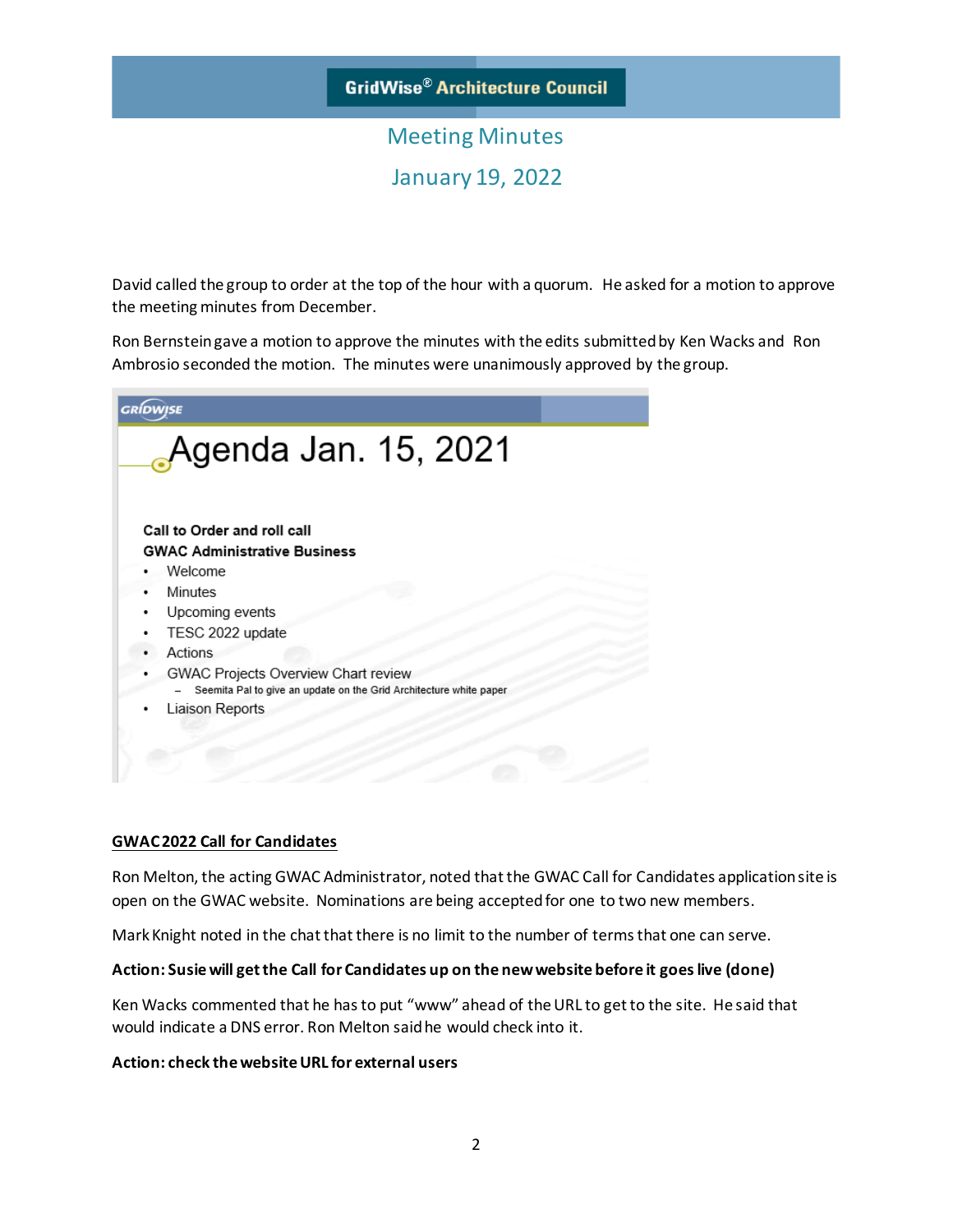# January 19, 2022

David is not sure all the suggested edits are done. He said the development site wasn't working for him last week. David would like to have a GWAC QA check upon launch. He asked the GWAC to check it as soon as it goes live and please send feedback to Ron Melton, David Forfia and Susie McGuire.

DistribuTech is now pushed out 3 months (Conference page) - David said this

**Selection committee composition: Two GWACmembers whose terms are not expiring, Ron Melton, Acting PNNL Administrator, ChrisIrwin, DOE, someone from outside of the council. Ron will check with Chris Irwin and we may ask Dave Wollman. Dave Wollman was on the call and said that he is willing to be on the committee.**

Kay Aikin, David Forfia and Ron Bernstein agreed to serve on the committee. Gerald Gray also volunteered. Ron and Gerald will be the backup person.

#### **Action: Hayden to check with ChrisIrwin about the selection committee composition.**

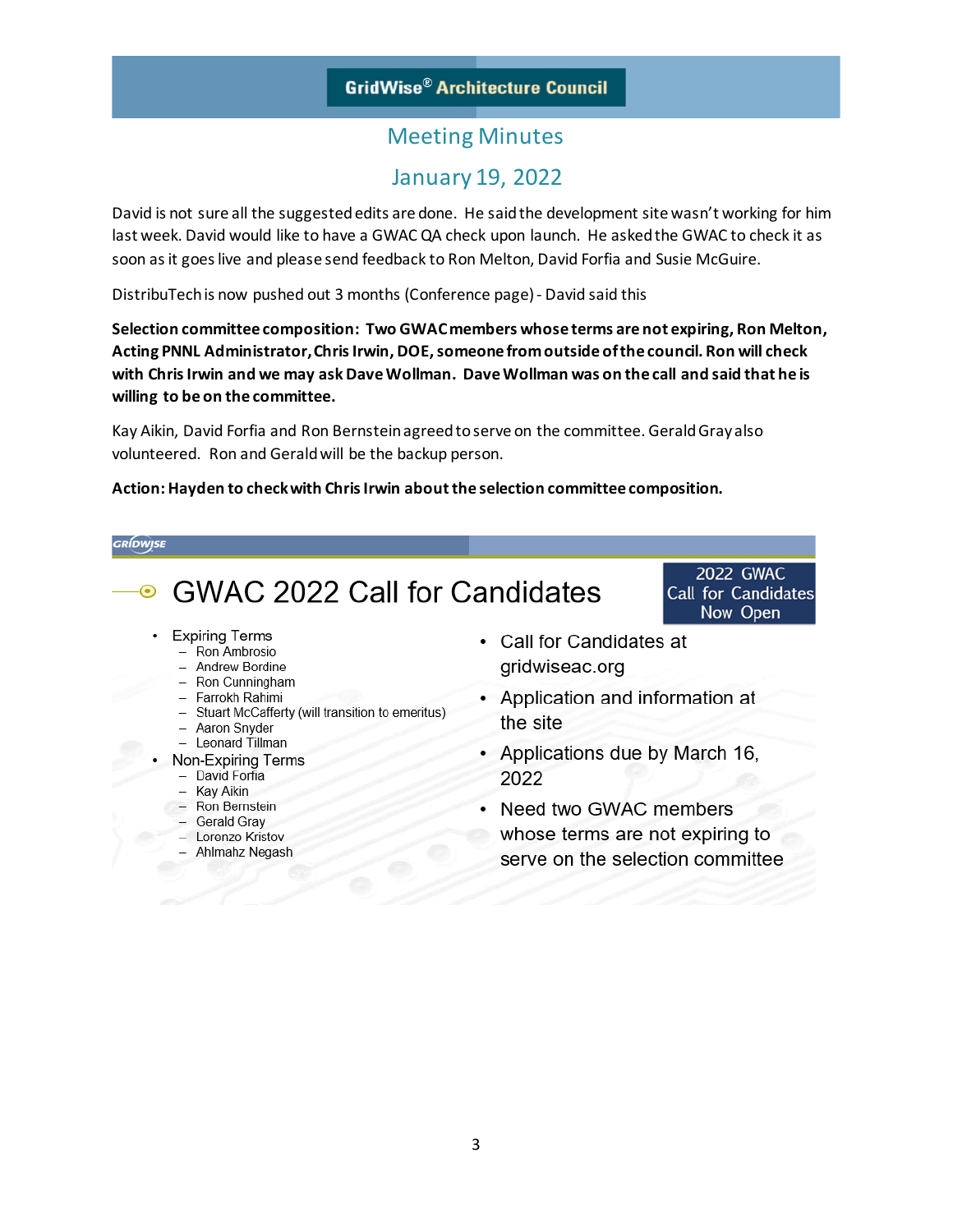### **GridWise® Architecture Council**

### Meeting Minutes

January 19, 2022



#### **TESC 2022 Update**

Ron mentioned that DistribuTech is Tues, May 23 to 25 in Dallas, TX and ISGT is moving to New Orleans, LA - will be April 24 (Mon) to 28.

ISGT and PES T&D will be co-located. ISGT will start on May 24 and PES T&D will start on May 25. The dates are staggered to allow people to attend both openings.

Farrokh noted that the ISGT tutorials will be on Sunday.

Farrokh said the main conference will be 4 days instead of 3. Whoever registers for ISGT gets a pass to attend all venues at T&D without paying extra. ISGT registration fees have been reduced to match T&D's registration fee schedule so the ISGT registration fees have been reduced to match T&D's registration fees.

Ron A asked if this would affect TESC. He noted it is the week after and while TESC is virtual, the time commitment being back to back might be a problem.

Ron M thought that ISGT and TESC are generally not the same set of people. He asked if moving it out a week or two might be prudent.

Rahul said that his company has approval for TESC2022 sponsorship and are waiting for the registration to open so they can pay.

Gerald Gray mentioned that EPRI's Electrification 2021 meeting will be held as a face to face meeting, on March 14 in Charlotte, NC. F2F at the EPRI facility there.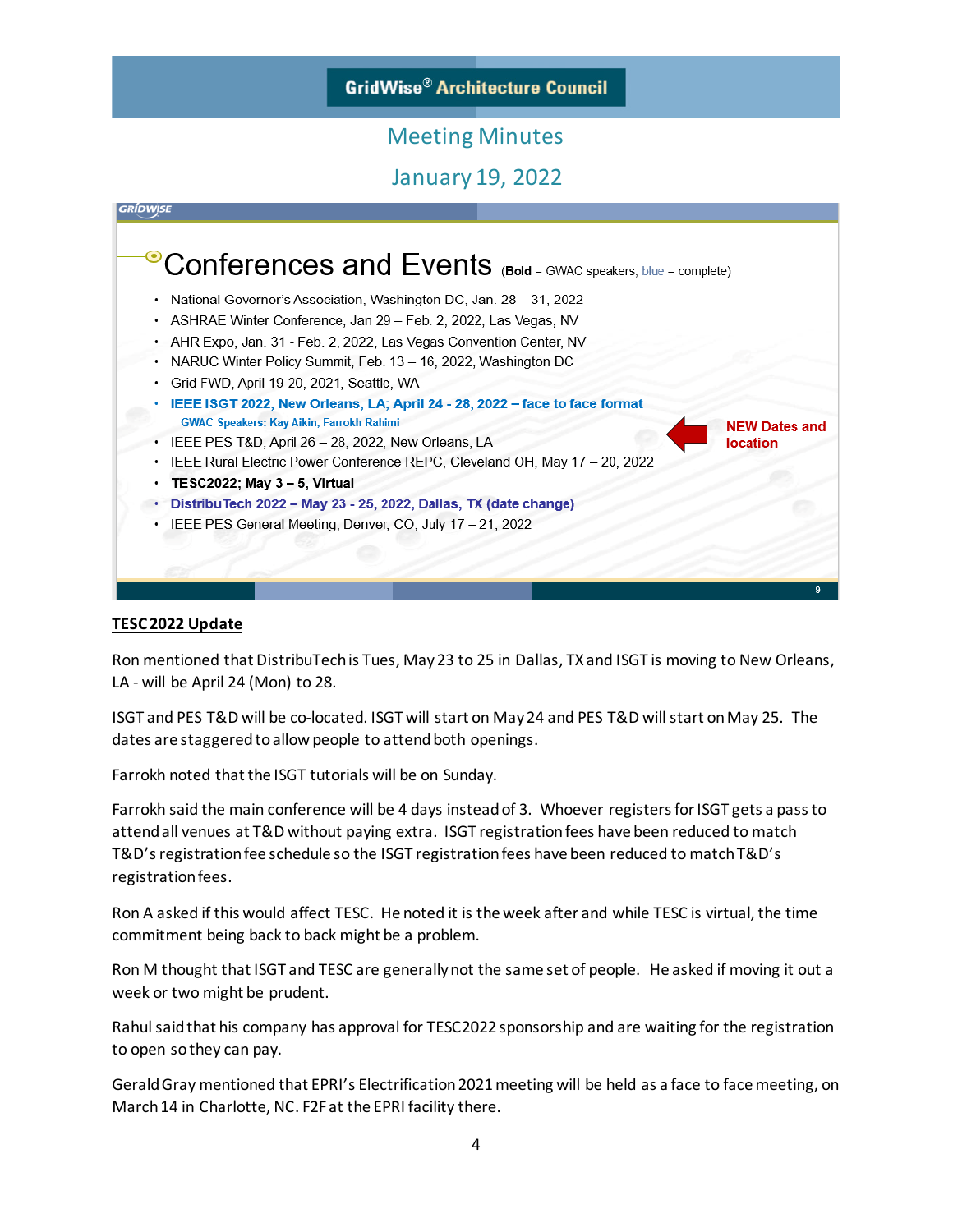# January 19, 2022

Ken Wacks noted that the Smart Energy Summit will be held the week of Feb. 28 in Dallas, TX, as a face to face meeting.

#### **Action: add both to the conference slide**

Ron B.said most meetings for subcommittees at ASHRAE will be virtual - it starts next Friday with a few meetings. The AHR Expo will still be face to face.

#### **TESC 2022**

Ron M suggested that the organizing committee start meeting weekly. Others agreed

#### **Action: Roseanne to schedule weekly TESC22 organizing committee meetings(done)**

Farrokh Rahimi, the Technical Chair of TESC 2022 said that three reviewers will be assigned for each of 34 abstracts. He has made reviewer assignments. Ron, Farrokh and Ahlmahz have a larger number of abstracts to make it work for the team given some restrictions on available time. The reviews are due by Jan 31. The spreadsheet is located on GridArch and also on the Google Drive that Ron B. manages. Names of reviewers, and columns for their grades and comments are included. The grading criteria is 0 to 5, similar to last time.





TESC 2022 - Grid Architecture to Decarbonize, Distribute, and Decentralize the Grid

May 3 - 5, 2022 and Tutorials on May 2

- 34 Abstracts received
- Abstract review is underway
- Sponsorships still available
- Call for Participation posted
- Registration coming soon
- Tutorials to be announced soon
- Keynotes

Website: https://ieee-tesc.org/

Results will go out to authors on Feb. 7

Ron B. asked if we are using our own versions of Excel? Farrokh said he has trouble using the Google drive but he thought the other authors were using the Google drive. Ron B. said if we use Google Docs edits can be made live, without downloading and uploading the spreadsheet. Ron B. offered to manage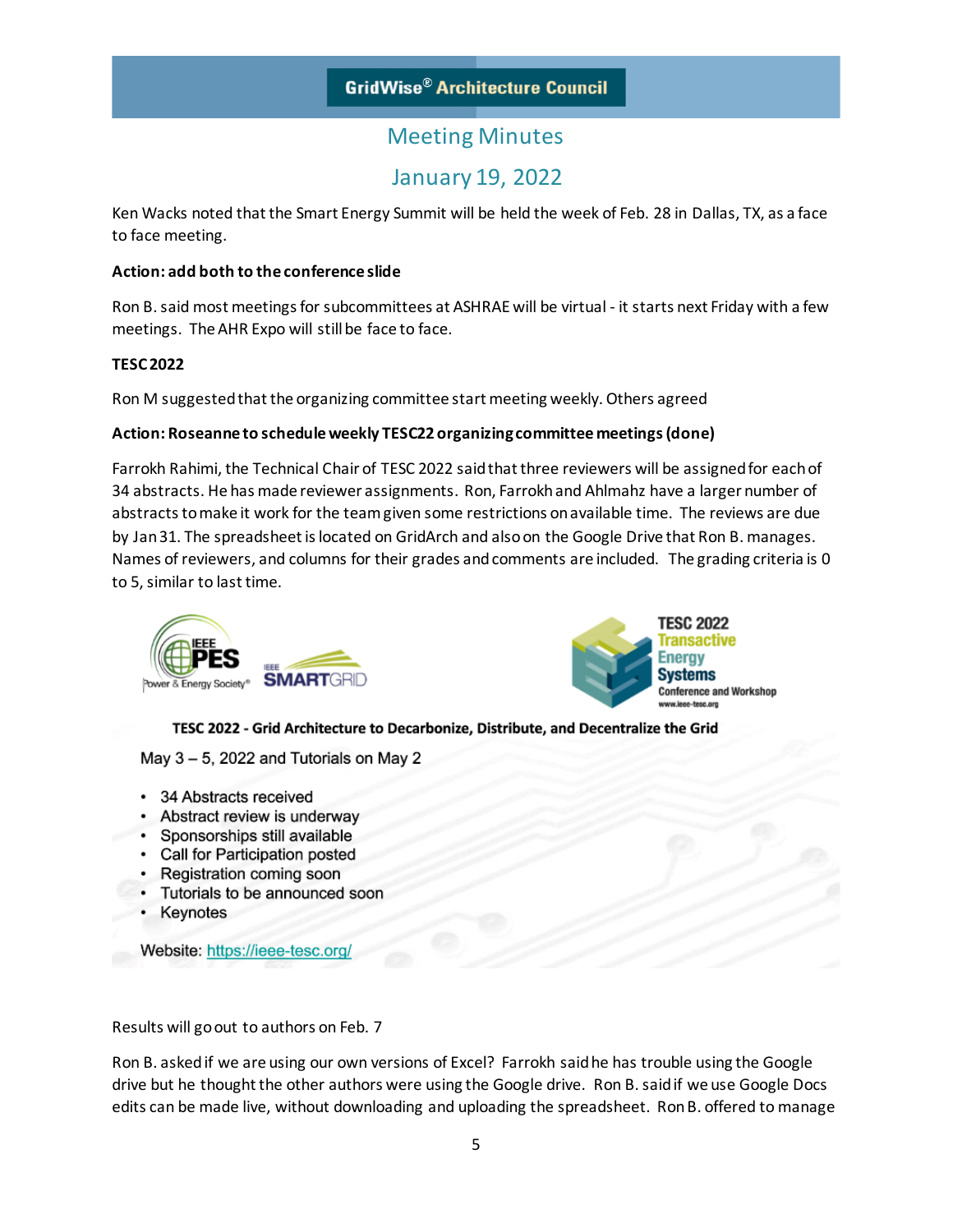## January 19, 2022

the Google drive. Ron Cunningham said he can't use a Google drive from his company. The data will still be located on GridArch.

Ron B. said that he could put in the links to the papers from the spreadsheet.

Ron B. will get it set up and we can try it. He envisions hot links and connecting future submissions with the numbering system for abstracts.

Ron M. and Susie noted that there is now a Team Site that was just created for the GWAC to try. It is new and not proven so we will stay with the Google drive that Ron B. has offered. GWAC members are welcome to try the Microsoft Team site through PNNL for other work products. Edits can be made live it Teams as well. Channels can be set up for subgroups to share documents and messaging. PNNL is the host of that site.

Ron M. noted that the TESC22 conference this year is being supported by IEEE SmartGrid. Last year it was supported by the Smart Buildings, Loads and Customer Systems Technical Committee. Ron has discussed this within the former's technical committee and he is hopeful to reaffiliate with that group next year. He has asked the group to consider how they could support it since there are several GWAC members within that technical group.

Lorenzo asked about how abstracts are scored. Farrokh said there is guidance in the worksheet. The main issue is keeping things in line with the theme of the conference and the paper. If a paper is really good but not in line with the theme of the conference or of the panel indicated, please grade accordingly but add a comment to indicate the high quality of the paper. Soundness, logic, and quality are also a grading criteria. The reviewers should also comment if it has been previously published if the reviewer knows that, but they are not expected to do searches for previous publication. Ron Melton noted that it should also not be blatantly commercial.

Rahul has sent the sponsorship paperwork to Roseanne. He is waiting for confirmation from IEEE when the registration site is open so they can send funds.

Ron B. noted the sponsors who have come forward, I missed one OATI, Utilicast, VMWare, Anterix and Strategen.

A few others are checking with their companies.

For organizations that cannot sponsor an alternative would be a virtual exhibitor booth.

Andrew said his company will need an invoice for his request.

Ron B. said that IEEE is setting up all the financial details for the conference including the bank account. Then invoices can be generated.

Kay Aikin said that she has a weekly client meeting that conflicts with the TESC Organizing Committee meetings. It is simply a time conflict but Kay remains committed to the conference success and is staying involved.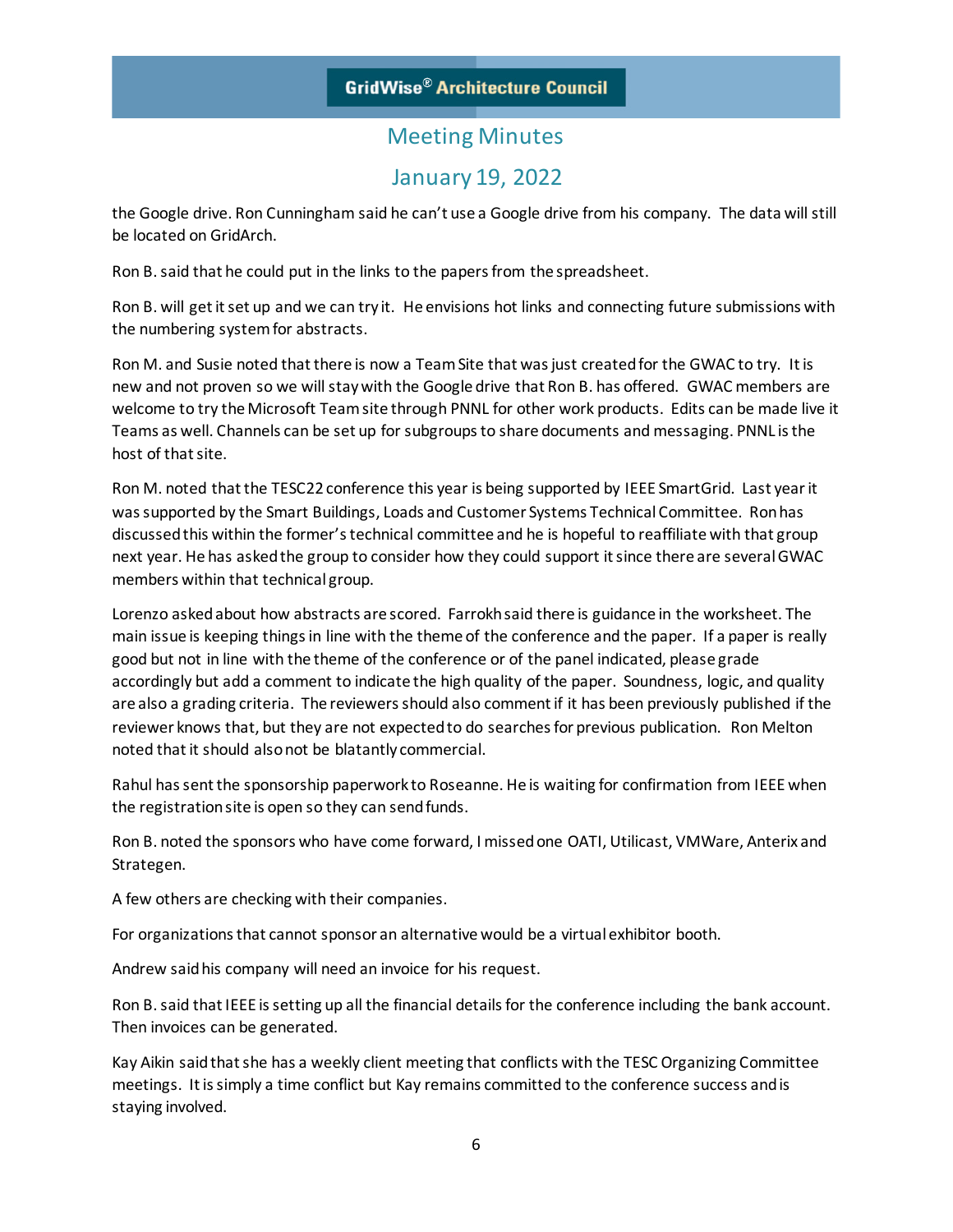## January 19, 2022

Ron M. noted that tutorials were sorted out for the most part on Tutorials. Mark P. is involved with both.

#### **TESC 2022 Keynote Speakers**

Kay has arranged with Ahmad Faroqui to be one of the conference plenary speakers. Kay will follow up with him about the paper for the talk.

Hayden Reeve will meet with Chris Irwin this morning and will ask him about the keynote. We don't know if there will be others involved with his talk. We are not sure yet if his talk will be live or recorded.

### **Action: Kay and Hayden will get back to the conference about the keynote presentations including the talk title and format (live or recorded).**

David asked about the conference tutorials and would like to have a meeting on the Grid Arch content for this year's conference.

#### **Action: David, Ron Melton and Mark Paterson will meet to discuss the Grid Architecture tutorial.**

Ron M. noted that a tutorial meeting for the tutorial on Transactive Energy is needed as well and Mark Patterson will be invited to that meeting also. Farrokh said that Ron B. and Farrokh did one in 2020 and it was not so well received. He asked what we can do to be better. Ron B. said we need new content for this year.

Ron B. said he feels that new content is needed and Ron M. agreed with him. A name change might be in order.

**Action: Ron M., Ron B. Farrokh and possibly others will meet on the TE tutorials.**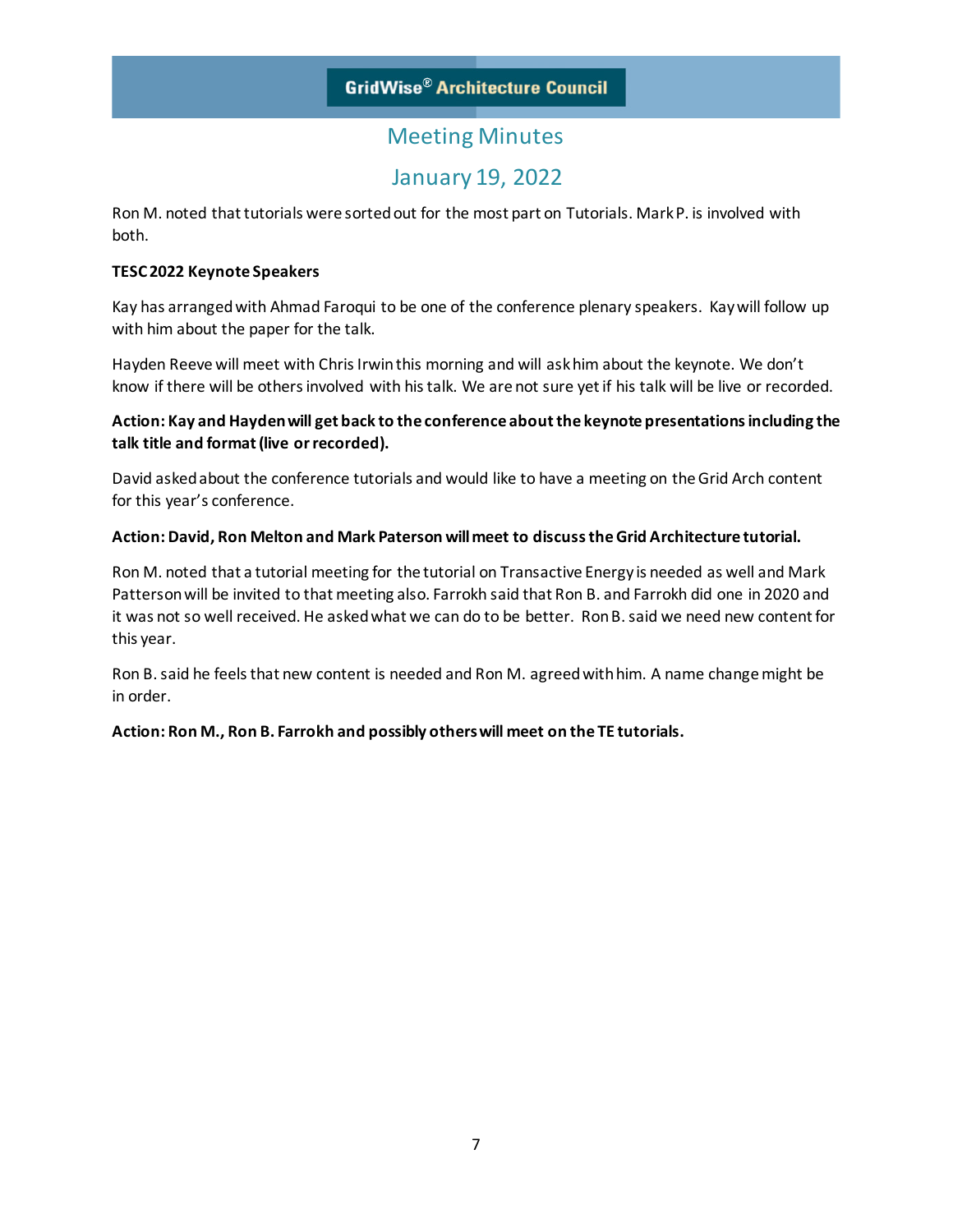### **GridWise® Architecture Council**

### Meeting Minutes

### January 19, 2022

**2022 GWAC** 

**Call for Candidates** Now Open

*GRÍDWISE* 

⊙



GWAC call for Candidates is open – GWAC asked to help recruit

- Call for Candidates at gridwiseac.org
- Application and information at the site
- Applications due by March 16, 2022

#### On hold:

- Action: Karen to start an effort to review the Interoperability Constitution with Jaime Kolln and consider it for a rework.
- Action: Karen Studarus and Mark Knight to discuss DOE's ideas for GWAC future direction.

### **GWAC Call for Candidates**

Ron M. encouraged the GWAC participants to consider broadcasting the call to others who are familiar with GWAC and may have some experience with GWAC activities.

Lorenzo sent an email to the team for Grid Arch for Regulators -he wants to propose that in the Regulatory Perspectives panel at TESC22 that we focus on that panel and afterwards we discuss a GWAC project based on feedback from the conference. He can follow up on this with the group.

Kay thought that was a good idea. Kay mentioned a SEPA project that Larisa Dobriansky and Mark Knight are working on. Larisa had invited Lorenzo to join that effort and he is considering it.

The SEPA effort will continue in the next few months. The SEPA effort is a bit more on the regulatory side.

The GWAC effort is more technical in the area of grid architecture.

The TESC panels can also contribute to this effort. Lorenzo and Kay will work on planning the conference panel sessions and then after the conference the committee can review these efforts and determine a future effort.

Stuart McCafferty said there are now 7 blog posts ready to go on the new GWAC website.

Ron Melton said the blog site on the new GWAC website is ready.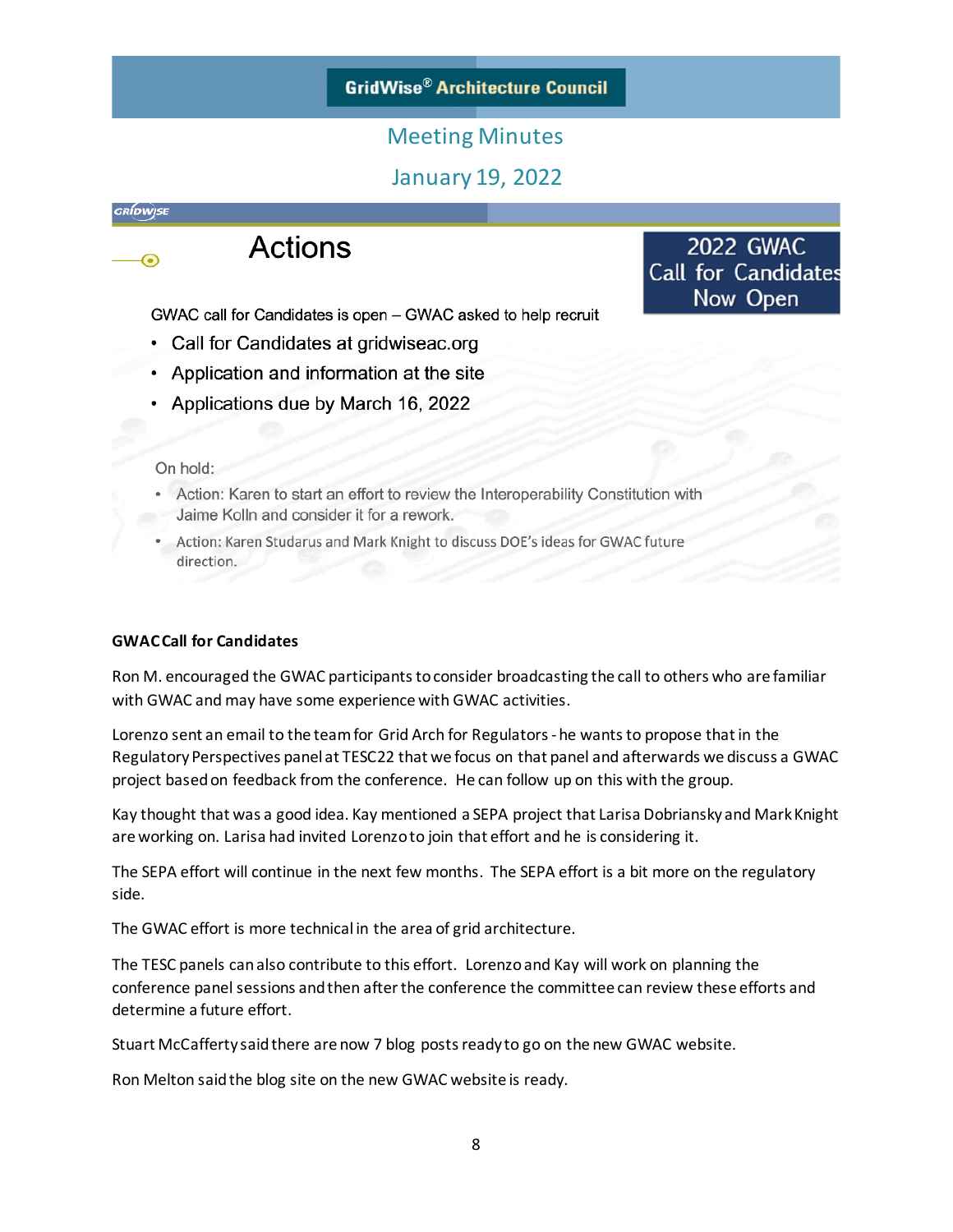## January 19, 2022

Kay stressed that we want to feed out the blogs over time. Ron M. suggested every 2 weeks. Stu cautioned about waiting too long. Ron M. agreed to give it some thought. Ron A. thought we could release a few at first to get people hooked and then taper off a bit.

Stuart said he will be stepping down as a GWAC member but he will continue to support this effort and stay somewhat engaged with GWAC. He isn't ready to give up his friendships with GWAC.

Seemita Pal, PNNL updated the group about the GridArch white paper noting that she had presented a summary to the group a couple months ago. Herteam is planning to add a few modifications based on input that Karen summarized from the GWAC meeting. The paper when on hold for a bit after that. Seemita talked with Ron M. this morning and they discussed next steps and what is needed to finalize the paper.

Ron M. asked if Seemita has a working party for the paper. She does not have a work group for the paper. She would like to get some help from the GWAC participants to give a careful look at the white paper and see how different stakeholders can benefit from it. She would welcome a working meeting to finish up the paper.

### **Action: Set up a work group including Ron Cunningham, Ron Ambrosio, Larisa Dobriansky, David Forfia, and Aaron Snyder**

**Liaison Reports**

# $\overline{\bullet}$  Liaison Reports -

- National Institute of Standards & Technology (NIST)- David Wollman
- Electric Power Research Institute (EPRI) Gerald Gray
- Institute of Electrical & Electronics Engineers Power & Energy Society Farrokh Rahimi
- American Society of Heating, Refrigeration, and Air-Conditioning Engineers (ASHRAE)– Ron Bernstein
- International Organization for Standardization, and International Electrotechnical Commission
- (ISO/IEC JTC 1/SC 25) Home and Buildings Standards Ken Wacks
- Interstate Renewable Energy Council (IREC)- Ken Wacks
- Smart Electric Power Alliance (SEPA) Aaron Smallwood
- Energy Blockchain Consortium (EBC) Tony Giroti
- Nat'l Assoc. of Regulatory Utility Commissioners (NARUC) Chris Villarreal

David Wollman, NIST - DOC NIST call for experts to service on a new IOT advisory board. Some GWAC attendees maybe interested. Self-nominations are encouraged.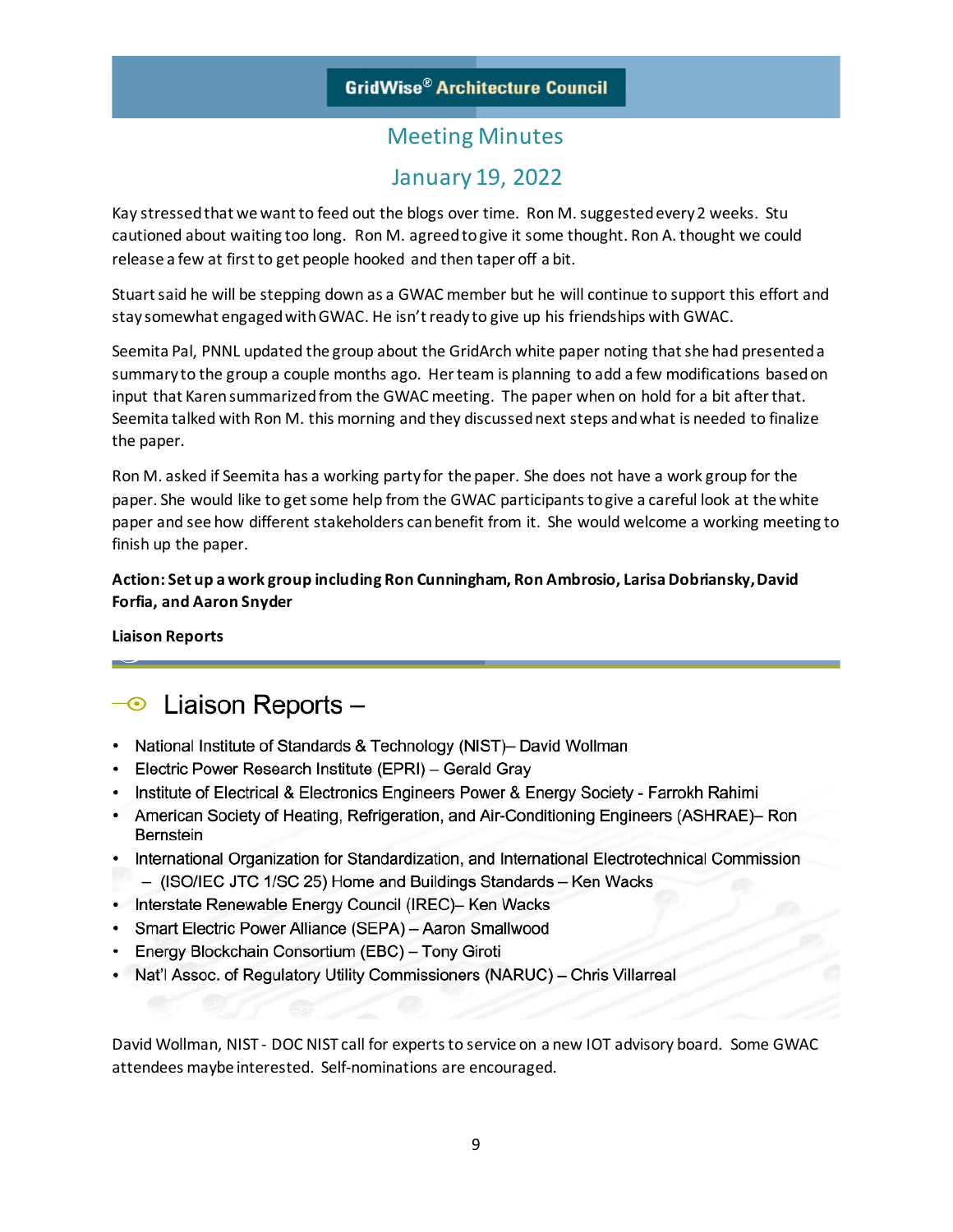### January 19, 2022

As described in [https://www.nist.gov/news-events/news/2022/01/department-commerce-seeks](https://www.nist.gov/news-events/news/2022/01/department-commerce-seeks-internet-things-experts-new-advisory-board)[internet-things-experts-new-advisory-board](https://www.nist.gov/news-events/news/2022/01/department-commerce-seeks-internet-things-experts-new-advisory-board)(and its link to a Federal Register notice), NIST is looking for IoT experts to serve on a new Internet of Things Advisory Board – self-nominations are encouraged – due 28Feb2022.

Recent EPRI/International Trade Administration (ITA) report on Smart Grid Interoperability Standards Adoption in Southeast Asia, this work builds directly from the NIST Smart Grid Framework v4, and NIST guided the development and execution of case studies. Se[e https://www.trade.gov/smart-grid](https://www.trade.gov/smart-grid-interoperability-standards-adoption-southeast-asia)[interoperability-standards-adoption-southeast-asia](https://www.trade.gov/smart-grid-interoperability-standards-adoption-southeast-asia)

EPRI -Gerald Gray postedin the chat -

A recent EPRI/International Trade Administration report (ITA) on Smart Grid Interoperability Standards Adoption in Southeast Asia. This work builds directly from the NIST Smart Grid Framework V4, and NIST guided the development and execution of case studies[. https://www.trade.gov/smart-grid](https://www.trade.gov/smart-grid-interoperability-standards-adoption-southeast-asia)[interoperability-standards-adoption-southeast-asia](https://www.trade.gov/smart-grid-interoperability-standards-adoption-southeast-asia)

EPRI, Shell, and the City of Houston Partner with Greentown Labs and the NYU Urban Future Lab to Launch the Low-Carbon Hydrogen Accelerator. <https://greentownlabs.com/lcha/>

LCHA applications are due by Feb. 9, 2022, at 11:59 p.m. ET. Applicants may apply from anywhere. To learn more and apply, visit the LCHA website.

Ron M. also will give an update on IEEE PES ISGT since Farrokh Rahimi had to leave early. The meeting has been moved to April in New Orleans as noted earlier.

ASHRAE - Ron Bernstein; there is a new effort about access in cyber security for systems inside a building and to grid aware services, through a utility or through a co-generation facility, not part of the building owner. There is an interesting cross correlation on interoperability. Also, something interesting on a semantic interoperability group that is working on a model. The effort is championed by Steve Bushby on how to find info and access the modeling capability of a working control system. Ron B. said the group meets every two weeks and has done so now for about a year. He hopes to be able to give a brief presentation on this soon since it is related to grid architecture modeling and building controls smart interoperability modeling. Hopefully in the next two months.

Ken Wacks: ISO and IEC are still not allowing face-to-face meetings at least through the end of April. The ISO/IEC committee that Ken chairs develops international standards for home and building networks, and for applications including energy management. The next semi-annual meeting will be virtual using Zoom starting May 9 and continuing for 2-3 hours per day for two weeks. The meeting times will be adjusted to accommodates colleaguesin Asia, Australia, Europe, and North America.

IREC -Continues to meet virtually every two weeks. At last Friday's meeting Dr. Robert Cruickshank with Cable Labs presented a technique for estimating optimum load shape without requiring utility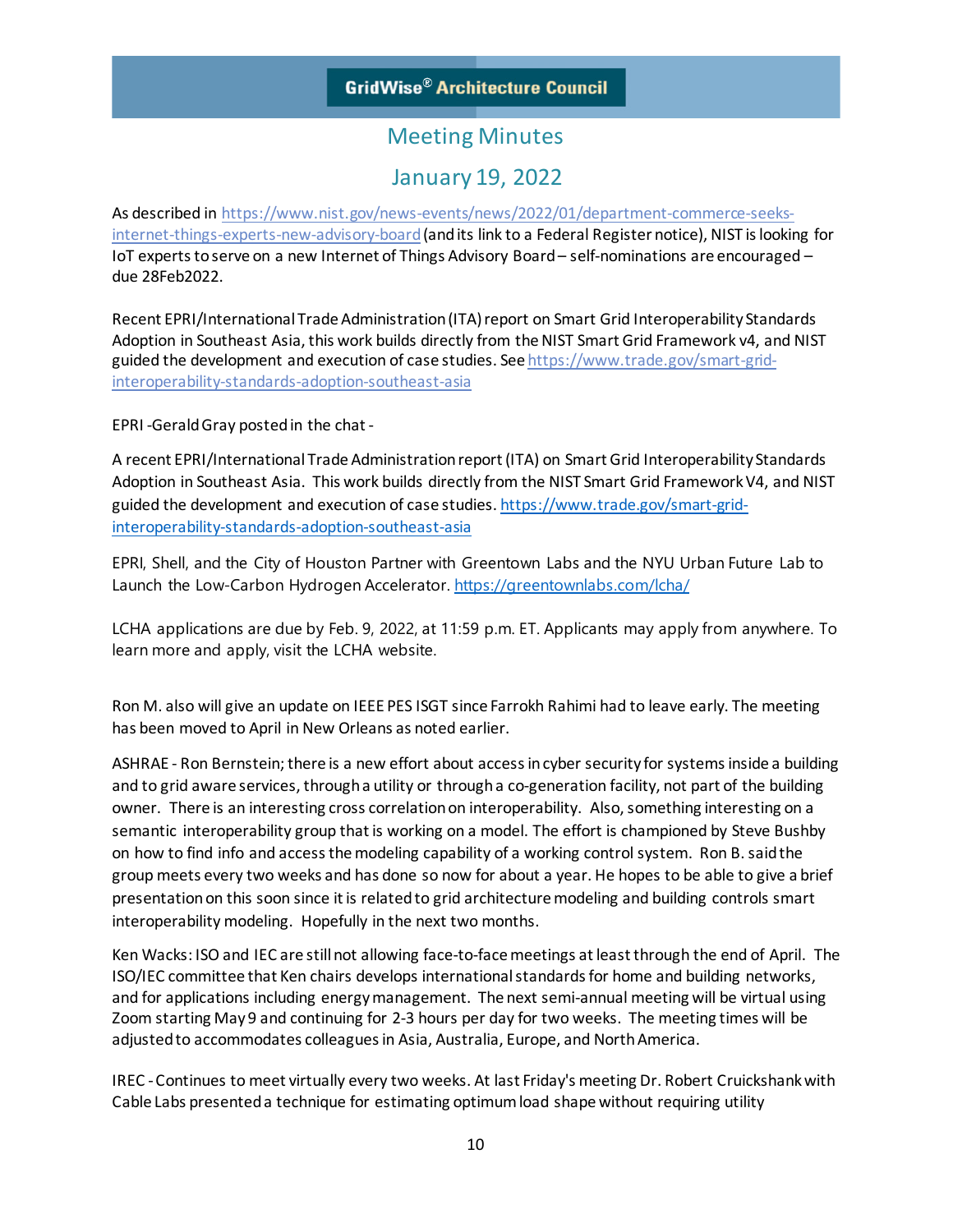## January 19, 2022

participation. It helps customers estimate the best load shape to minimize consumption peaks and to reduce costs, assuming they are under time of use pricing.

The discussion will continue a week from next Friday.

Anyone interested is welcome to contact Ken Wacks for access.

SEPA - David Forfia filled in for Aaron Smallwood. David Forfia has joined the research advisory council's first meeting will be the week of March 1.

There are publication highlights of transportation/electrification planning strategy work has been posted. The framework of the consensus and strategic planning process, the critical steps document is free for members and \$199 for non-members.

On Jan. 22 publications of the SEPA energy IOT task force report, Cyber Security Guide for Securing IOT Interactions with the Power Grid will be posted in January. Renewable Energy Plus formerly called Solar Power Northeast is planned to occur as an in person event Feb. 23, 24 in Boston.

Ron Cunningham added that the SEPA working group called Transactive there is a core group working on a concepts model for transactive energy. They are using knowledge graph and ontology techniques to review a model that they had and identify gaps and changes. He said visual representations and graph techniques can implement and help improve your products.

Ron M. said noted that Ron C. gave a presentation on Knowledge Graph to the SEPA working group recently. He asked if Ron C. might be willing to give this presentation to the GWAC as well. Ron C. agreed.

#### **Action: Susie to schedule Ron C. to do a presentation on Knowledge graph next month**(done)

Tony Giroti - 3 updates

EBC is planning for a conference in June and Nov 2022. First is digital and second will be F2F. Both will have a TE track. He would like to get some speakers from the GWAC. The second meeting will focus on decarbonization and decentralization with respect to carbon tracking and how block chain can be used for carbon traceability and for measurement and verification and a way to reduce double courting.

At the end of February or early march, they will start a series of three webinars to be held once a month and will focus on energy and blockchain. Topics include decarbonization, managed or smart energy from an EV perspective and the third one be on the EFT. <https://energy-blockchain.org/webinars/>

The webinars will be held once a month on a Friday. They will focus on decarbonization, managed or smart energy from an EV perspective and the third maybe on NFT. From EBF grant research emerged a blockchain based decarbarbonization open source platform which allows SMEs to buy carbon offsets